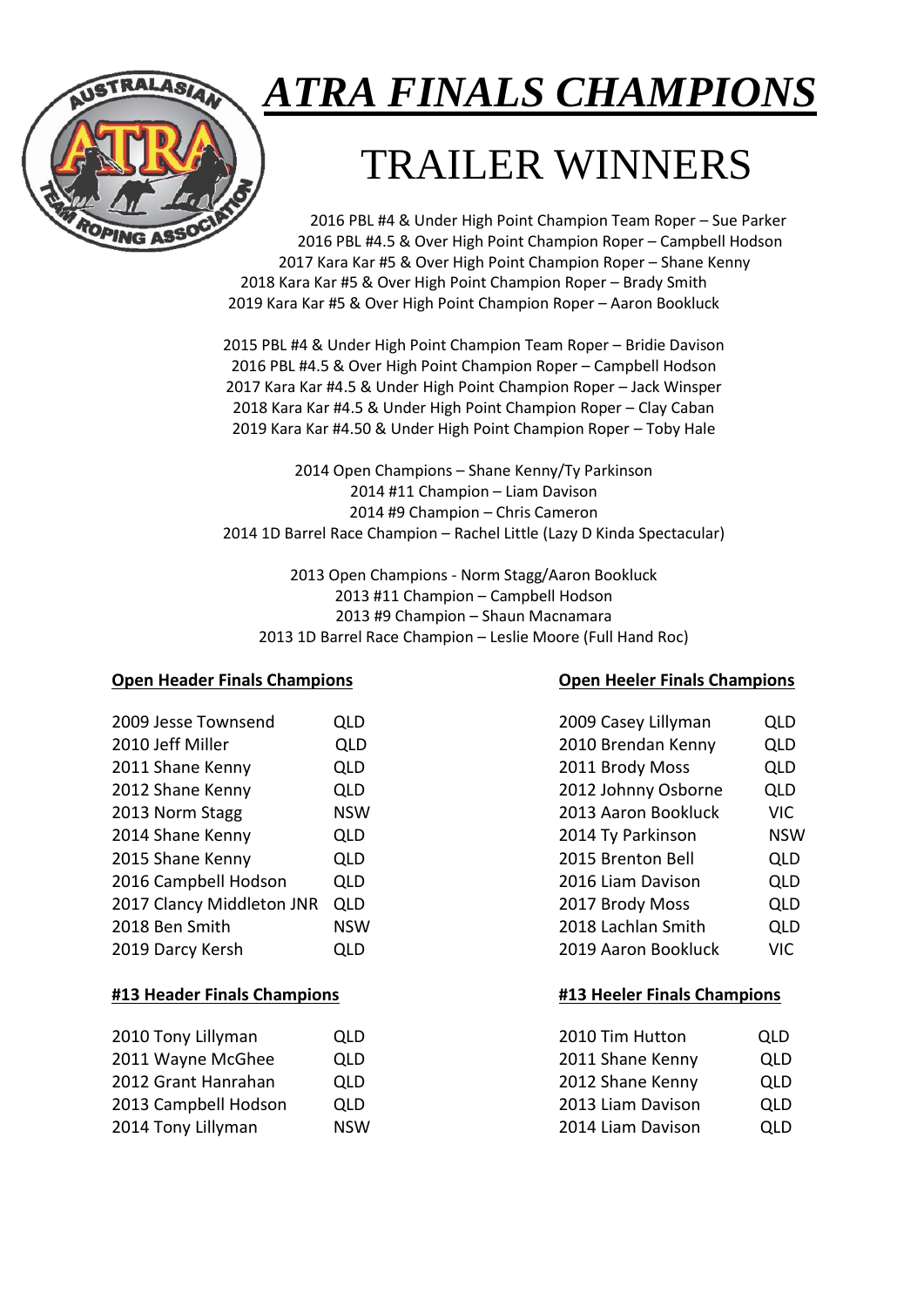# **#12 Header Finals Champions #12 Heeler Finals Champions**

| 2017 Johnny Osborne | OLD. | 2017 Shane Kenny    | QLD  |
|---------------------|------|---------------------|------|
| 2018 Eileen Hobbs   | OLD. | 2018 Liam Davison   | QLD  |
| Maddix Lovett       | OLD. | 2019 Aaron Bookluck | VIC. |

### **#11 Header Finals Champions #11 Heeler Finals Champions**

| 2009 Craig Dowsett   | <b>NSW</b> | 2009 Brody Moss    | QLD        |
|----------------------|------------|--------------------|------------|
| 2010 Stacey Wilburn  | <b>QLD</b> | 2010 Tony Lillyman | QLD        |
| 2011 Casey Lillyman  | QLD        | 2011 Karl Simpson  | <b>QLD</b> |
| 2012 Luke Flanagan   | <b>VIC</b> | 2012 Bradley Shaw  | VIC.       |
| 2013 Campbell Hodson | <b>QLD</b> | 2013 Ryley Gibb    | <b>QLD</b> |
| 2014 Daniel Kennedy  | <b>QLD</b> | 2014 Liam Davison  | QLD        |
| 2015 Campbell Hodson | <b>QLD</b> | 2015 Chris Cameron | QLD        |
| 2016 Shane Kenny     | <b>QLD</b> | 2016 Grant Eagle   | <b>QLD</b> |
|                      |            |                    |            |

### **#10 Header Finals Champions #10 Heeler Finals Champions**

| 2017 Jace Land    | <b>OLD</b> | 2017 Ryan Enright    | QLD.       |
|-------------------|------------|----------------------|------------|
| 2018 Warren Byers | NSW        | 2018 Brady Smith     | <b>NSW</b> |
| 2019 Warren Byers | NSW        | 2017 Josh Rindfleish | <b>NSW</b> |

### **#9 Header Finals Champions #9 Heeler Finals Champions**

| 2009 David Core     | <b>QLD</b> | 2009 Lamar Cox       | <b>QLD</b> |
|---------------------|------------|----------------------|------------|
| 2010 Angela Simpson | <b>QLD</b> | 2010 Roy Izzard      | QLD        |
| 2011 Mick Davison   | <b>QLD</b> | 2011 Liam Davison    | QLD        |
| 2012 Robert Bridge  | <b>NSW</b> | 2012 Ian Wharton     | <b>NSW</b> |
| 2013 Brendan Kenny  | <b>QLD</b> | 2013 Shaun Macnamara | QLD        |
| 2014 Mark Gibb      | <b>QLD</b> | 2014 Chris Cameron   | QLD        |
| 2015 Mark Gibb      | <b>QLD</b> | 2015 Bridie Davison  | <b>QLD</b> |
| 2016 Jim Tattam     | <b>QLD</b> | 2016 Kobe Miller     | <b>QLD</b> |
|                     |            |                      |            |

# **#8 Header Finals Champions #8 Heeler Finals Champions**

| 2017 Lamar Cox    | OLD. | 2017 Jack Winsper | QLD |
|-------------------|------|-------------------|-----|
| 2018 Ross Walters | OLD. | 2018 Mark Gibb    | QLD |
| 2019 Ellysa Kenny | QLD. | 2019 Toby Hale    | QLD |

### **#7 Header Finals Champions #7 Heeler Finals Champions**

| 2010 Rob Haley<br>2010 Jai Robson<br><b>QLD</b><br>2011 Dusty Tattam<br>2011 Lachlan Mayer<br><b>QLD</b><br>2012 Jordan Austin-Iker<br>2012 Stuart Brown<br><b>QLD</b><br>2013 Nick Trimble<br>2013 Grant Hanrahan<br><b>QLD</b><br>2014 Pat O'Halloran<br>2014 Ken Lucas<br><b>QLD</b><br>2015 Daley Tilse<br>2015 Luke Tilse<br><b>QLD</b><br>2016 Bridie Davison<br>2016 Sue Parker<br><b>QLD</b> | 2009 Mick Davison | <b>QLD</b> | 2009 Wayne Anderson | QLD        |
|------------------------------------------------------------------------------------------------------------------------------------------------------------------------------------------------------------------------------------------------------------------------------------------------------------------------------------------------------------------------------------------------------|-------------------|------------|---------------------|------------|
|                                                                                                                                                                                                                                                                                                                                                                                                      |                   |            |                     | QLD        |
|                                                                                                                                                                                                                                                                                                                                                                                                      |                   |            |                     | QLD        |
|                                                                                                                                                                                                                                                                                                                                                                                                      |                   |            |                     | QLD        |
|                                                                                                                                                                                                                                                                                                                                                                                                      |                   |            |                     | QLD        |
|                                                                                                                                                                                                                                                                                                                                                                                                      |                   |            |                     | QLD        |
|                                                                                                                                                                                                                                                                                                                                                                                                      |                   |            |                     | QLD        |
|                                                                                                                                                                                                                                                                                                                                                                                                      |                   |            |                     | <b>QLD</b> |

| 2017 Johnny Osborne | OLD        | 2017 Shane Kenny    | QLD     |
|---------------------|------------|---------------------|---------|
| 2018 Eileen Hobbs   | OLD.       | 2018 Liam Davison   | QLD2019 |
| Maddix Lovett       | <b>OLD</b> | 2019 Aaron Bookluck | VIC.    |

| 2009 Brody Moss    | <b>QLD</b> |
|--------------------|------------|
| 2010 Tony Lillyman | QLD        |
| 2011 Karl Simpson  | QLD        |
| 2012 Bradley Shaw  | <b>VIC</b> |
| 2013 Ryley Gibb    | QLD        |
| 2014 Liam Davison  | <b>QLD</b> |
| 2015 Chris Cameron | QLD        |
| 2016 Grant Eagle   | <b>QLD</b> |

| 2017 Ryan Enright    | QLD        |
|----------------------|------------|
| 2018 Brady Smith     | <b>NSW</b> |
| 2017 Josh Rindfleish | <b>NSW</b> |

| 2009 Lamar Cox       | QLD        |
|----------------------|------------|
| 2010 Roy Izzard      | QLD        |
| 2011 Liam Davison    | QLD        |
| 2012 Ian Wharton     | <b>NSW</b> |
| 2013 Shaun Macnamara | QLD        |
| 2014 Chris Cameron   | <b>QLD</b> |
| 2015 Bridie Davison  | QLD        |
| 2016 Kobe Miller     | OLD        |

| 2017 Jack Winsper | QLD        |
|-------------------|------------|
| 2018 Mark Gibb    | QLD        |
| 2019 Toby Hale    | <b>OLD</b> |

| 2009 Wayne Anderson | <b>QLD</b> |
|---------------------|------------|
| 2010 Jai Robson     | QLD        |
| 2011 Lachlan Mayer  | <b>QLD</b> |
| 2012 Stuart Brown   | <b>QLD</b> |
| 2013 Grant Hanrahan | QLD        |
| 2014 Pat O'Halloran | QLD        |
| 2015 Daley Tilse    | <b>QLD</b> |
| 2016 Bridie Davison | <b>QLD</b> |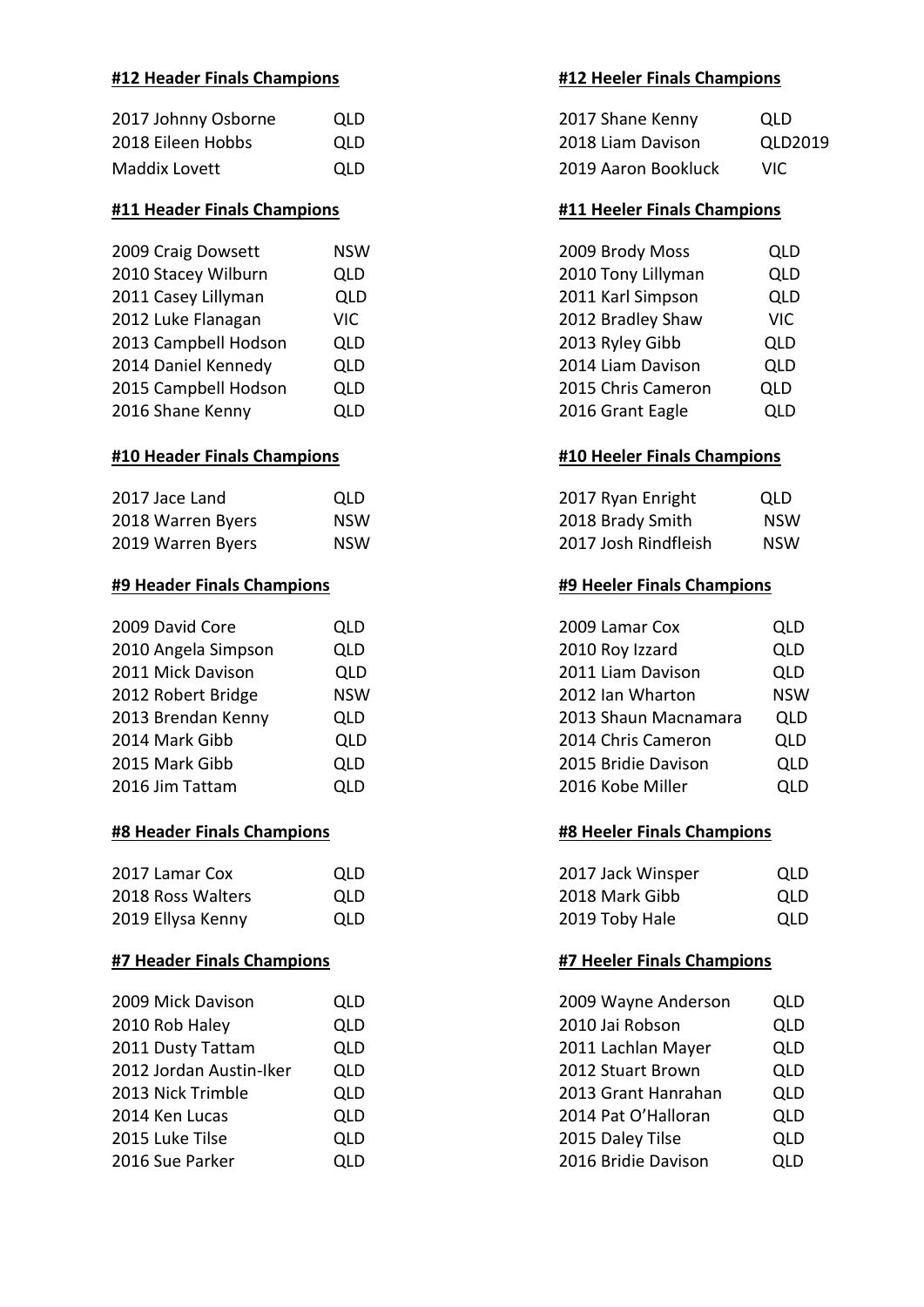# **#6 Header Finals Champions #6 Heeler Finals Champions**

| 2016 Haami Boynton | QLD.       | 2016 Drayden Hutchins | QLD |
|--------------------|------------|-----------------------|-----|
| 2017 Coben Ayers   | OLD.       | 2017 Maddix Lovett    | QLD |
| 2018 Matthew Todd  | <b>OLD</b> | 2018 Colter Swain     | QLD |
| 2019 Holly Forster | OLD.       | 2019 Adam Harvey      | QLD |

# **Ladies Breakaway Roping 1D Barrel Race**

| 2009 Zoe Swain         | <b>NSW</b> | 2009      |
|------------------------|------------|-----------|
| 2010 Melinda Balderson | QLD        | 2010      |
| 2011 Leanne Caban      | QLD        | 2011      |
| 2012 Melanie Drysdale  | <b>NSW</b> | 2012      |
| 2013 Vicki Tattam      | QLD        | 2013      |
| 2014 Jorja Iker        | QLD        | 2014 Rach |
| 2015 Debra Land        | QLD        | 2015 9    |
| 2016 Bridie Davison    | <b>QLD</b> | 2016      |
| 2017 Shaye Lane        | <b>QLD</b> | 2017      |
| 2018 Jorja Iker        | QLD        | 2018 Teni |

# **2D Barrel Race 3D Barrel Race**

| 2009 Naomi Purcell                        | QLD | 2009   |
|-------------------------------------------|-----|--------|
| 2010 Bridie Davison (Maita)               | QLD | 2010   |
| 2011                                      |     | 2011   |
| 2012 Jaimi Downing (Cruiser) QLD          |     | 2012   |
| 2013 Sarah Morgan (Smart Little Annie)    |     | 2013   |
| 2014 Katrina Rutherford (Credit) QLD      |     | 2014   |
| 2015 Poppy Prichard (Ace) QLD             |     | 2015   |
| 2016 Melissa McGhee (Wiley)               |     | 2016   |
| 2017 Amy Smith (Cactus)                   | QLD | 2017   |
| 2018 Rachele Malone (Customised Cash) QLD |     | 2018 A |
| 2019 Lauren Smith (Drifter) NSW           |     | 2019   |

### **13 & Under 17 Barrel Race 8 & Under 12 Barrel Race**

| 2009 Leanna Evans    | QLD        | 2009 Sarah Morgan      | <b>QLD</b> |
|----------------------|------------|------------------------|------------|
| 2010 Katie Conole    | <b>QLD</b> | 2010 Aleisha O'Dell    | <b>QLD</b> |
| 2011                 |            | 2011                   |            |
| 2012 Layne Pritchard | <b>QLD</b> | 2012 Isabella McKinley | <b>NSW</b> |
| 2013 Sarah Morgan    | <b>QLD</b> | 2013 Chloe Whitfield   | <b>NSW</b> |
| 2014 Teal Ayers      | <b>QLD</b> | 2014 McKayla Patterson | QLD        |
| 2015 Teal Ayers      | <b>QLD</b> | 2015 Maddie Caban      | <b>QLD</b> |
| 2016 Teal Ayers      | <b>QLD</b> | 2016 Maddie Caban      | <b>QLD</b> |
| 2017 Kelsey Lenton   | <b>QLD</b> | 2017 Coben Ayers       | <b>QLD</b> |
| 2018 Amy Smith       | <b>QLD</b> | 2018 Coben Ayers       | <b>QLD</b> |
| 2019 Kelsey Lenton   | <b>QLD</b> | 2019 Molly McKinley    | <b>NSW</b> |
|                      |            |                        |            |

| 2016 Haami Boynton | QLD  | 2016 Drayden Hutchins | QLD  |
|--------------------|------|-----------------------|------|
| 2017 Coben Ayers   | OLD. | 2017 Maddix Lovett    | QLD. |
| 2018 Matthew Todd  | OLD. | 2018 Colter Swain     | QLD  |
| 2019 Holly Forster | OLD. | 2019 Adam Harvey      | QLD  |

2009 Tenille Hanrahan QLD 2010 Leanne Caban (Hawk) QLD 2012 Leanne Caban (Hawk) QLD 2013 Leslie Moore (Full Hand Roc) 2014 Rachel Little (Lazy D Kinda Spectacular) 2015 Suzie Fearon (Highbrow Saint) QLD 2016 Tylen Gibb (Traditional Ramses) 2017 Leanne Caban (Akka Dakka Roc) 2018 Tenielle Angland (Black Power) QLD

2009 Becky McLeod QLD 2010 Kristine McDougall (Kids Caper) 2012 Sara Malone (Eftpos) QLD 2013 Tylen Gibb (Hornet) QLD 2014 Ariana Varischetti (Streak) WA 2015 Gabby Crumblin (Godolphin) QLD 2016 Holly Forster (Docs Cobber) 2017 Shannah Stewart (Sugar) NSW 2018 Amber-Rae Hennessy (Jedd) QLD 2019 Lily Todd (Cruz) NSW

| 2009 Sarah Morgan      | QLD        |
|------------------------|------------|
| 2010 Aleisha O'Dell    | <b>QLD</b> |
| 2011                   |            |
| 2012 Isabella McKinley | <b>NSW</b> |
| 2013 Chloe Whitfield   | <b>NSW</b> |
| 2014 McKayla Patterson | QLD        |
| 2015 Maddie Caban      | QLD        |
| 2016 Maddie Caban      | <b>QLD</b> |
| 2017 Coben Ayers       | <b>QLD</b> |
| 2018 Coben Ayers       | <b>QLD</b> |
| 2019 Molly McKinley    | <b>NSW</b> |